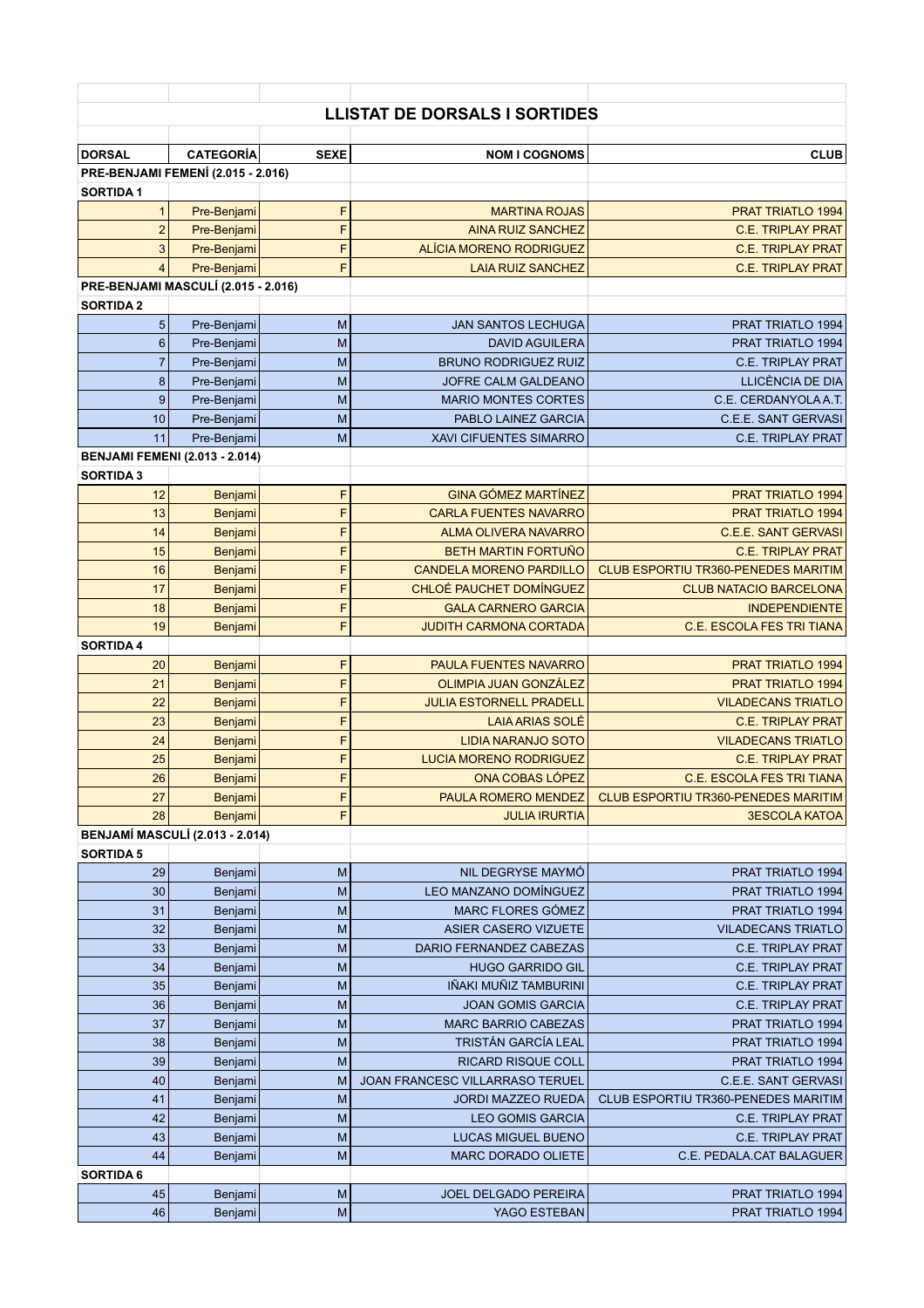| 47                                   | Benjami                                | M      | <b>HUGO EGEA LÓPEZ</b>                                   | PRAT TRIATLO 1994                                           |
|--------------------------------------|----------------------------------------|--------|----------------------------------------------------------|-------------------------------------------------------------|
| 48                                   | Benjami                                | M      | MARTÍ ATIENZA HERNÁNDEZ                                  | <b>GAVA TRIATLO</b>                                         |
| 49                                   | Benjami                                | M      | <b>MATTEO VALLET DELLA CHIESA</b>                        | <b>GAVA TRIATLO</b>                                         |
| 50                                   | Benjami                                | M      | <b>ORIOL GRAU ANGLARILL</b>                              | <b>CLUB ESPORTIU TRIKIDS</b>                                |
| 51                                   | Benjami                                | M      | OSKAR ADÁS                                               | LLICÈNCIA DE DIA                                            |
| 52                                   | Benjami                                | M      | PAU SANCHEZ VIOTA                                        | C.E.E. SANT GERVASI                                         |
| 53                                   | Benjami                                | M      | <b>DAVID BORRUT MARCO</b>                                | PRAT TRIATLO 1994                                           |
| 54                                   | Benjami                                | M      | ARNAU BARRANCO SÁNCHEZ                                   | PRAT TRIATLO 1994                                           |
| 55                                   | Benjami                                | M      | POL BARTOLOME ACEVEDO<br>POL SOTO PINO                   | <b>C.E. TRIPLAY PRAT</b><br>LLICÈNCIA DE DIA                |
| 56<br>57                             | Benjami<br>Benjami                     | M<br>M | <b>QUIM MERCHAN GOMEZ</b>                                | <b>VILADECANS TRIATLO</b>                                   |
| 58                                   | Benjami                                | M      | SEBASTIÁN DAVID NOGUEIRA LARA                            | LLICÈNCIA DE DIA                                            |
| 59                                   | Benjami                                | M      | VICTOR MEROÑO PASTOR                                     | <b>INDEPENDIENTE</b>                                        |
| 60                                   | Benjami                                | M      | XAVI ESCORIZA BALDRICH                                   | <b>TRANSTRIATLON</b>                                        |
| ALEVÍ FEMENÍ (2.011 - 2.012)         |                                        |        |                                                          |                                                             |
| <b>SORTIDA 7</b>                     |                                        |        |                                                          |                                                             |
| 61                                   | Alevi                                  | F      | NOA MANZANO DOMÍNGUEZ                                    | <b>PRAT TRIATLO 1994</b>                                    |
| 62                                   | Alevi                                  | F      | <b>TANIA CANUT RUÍZ</b>                                  | <b>PRAT TRIATLO 1994</b>                                    |
| 63                                   | Alevi                                  | F      | <b>ABRIL ORTIZ ALCALA</b>                                | <b>C.E. TRIPLAY PRAT</b>                                    |
| 64                                   | Alevi                                  | F      | <b>AINA LLIGADAS COLLADO</b>                             | <b>VILADECANS TRIATLO</b>                                   |
| 65                                   | Alevi                                  | F      | <b>AINA MARTIN FORTUÑO</b>                               | <b>C.E. TRIPLAY PRAT</b>                                    |
| 66                                   | Alevi                                  | F      | <b>ALMA GUTIERREZ GOMEZ</b>                              | CLUB ESPORTIU TR360-PENEDES MARITIM                         |
| 67                                   | Alevi                                  | F      | ANA MANONELLAS RIVEROS                                   | <b>C.E.E. SANT GERVASI</b>                                  |
| 68                                   | Alevi                                  | F      | <b>ARIADNA IVARS LEON</b>                                | <b>CLUB NATACIO BARCELONA</b>                               |
| 69                                   | Alevi                                  | F      | <b>INARA GILES FERNÁNDEZ</b>                             | PRAT TRIATLO 1994                                           |
| 70                                   | Alevi                                  | F      | DANIELA VIGARA NÚÑEZ                                     | <b>PRAT TRIATLO 1994</b>                                    |
| 71                                   | Alevi                                  | F      | <b>BERTA ROMERO LUQUE</b>                                | <b>TRIATHLON VILARENC AQUA CALAFELI</b>                     |
| <b>SORTIDA 8</b>                     |                                        |        |                                                          |                                                             |
| 72                                   | Alevi                                  | F      | <b>DANIELA ESTORNELL PRADELL</b>                         | <b>VILADECANS TRIATLO</b>                                   |
| 73                                   | Alevi                                  | F      | <b>GALA RUIZ ARUFE</b>                                   | <b>LLICÈNCIA DE DIA</b>                                     |
| 74                                   | Alevi                                  | F      | <b>JULIA NAVARRO JUSTICIA</b>                            | CLUB ESPORTIU TR360-PENEDES MARITIM                         |
| 75                                   | Alevi                                  | F      | <b>JÚLIA ARIAS SOLÉ</b>                                  | <b>C.E. TRIPLAY PRAT</b>                                    |
| 76                                   | Alevi                                  | F      | <b>LAIA ZARDOYA CORTES</b>                               | CLUB ESPORTIU TR360-PENEDES MARITIM                         |
| 77                                   | Alevi                                  | F      | <b>LAURA ROMERO PRIETO</b>                               | <b>C.E.E. SANT GERVASI</b>                                  |
| 78                                   | Alevi                                  | F      | <b>SARA OSAMA AHMED SANCHEZ</b>                          | <b>CLUB NATACIO BARCELONA</b>                               |
| 79                                   | Alevi                                  | F      | <b>VALENTINA PACHECO DI CORRADO</b>                      | LLICÈNCIA DE DIA                                            |
| 80                                   | Alevi                                  | F      | <b>VEGA ANTON SANCHEZ</b>                                | <b>VILADECANS TRIATLO</b>                                   |
| 81<br>82                             | Alevi<br>Alevi                         | F<br>F | <b>VEGA CARNERO GARCIA</b><br><b>VERA LOPEZ MONTILLA</b> | <b>INDEPENDIENTE</b><br>CLUB ESPORTIU TR360-PENEDES MARITIM |
| <b>ALEVI MASCULI (2.011 - 2.012)</b> |                                        |        |                                                          |                                                             |
| <b>SORTIDA 9</b>                     |                                        |        |                                                          |                                                             |
| 83                                   | Alevi                                  | M      | LEO DEGRYSE MAYMÓ                                        | PRAT TRIATLO 1994                                           |
| 84                                   | Alevi                                  | M      | <b>GERARD PARRAS PAVON</b>                               | PRAT TRIATLO 1994                                           |
| 85                                   | Alevi                                  | M      | ALBERT MARCOS GONZALEZ                                   | <b>GAVA TRIATLO</b>                                         |
| 86                                   | Alevi                                  | M      | ALEX PEREZ RODRIGUEZ                                     | <b>CLUB NATACIO BARCELONA</b>                               |
| 87                                   | Alevi                                  | M      | ALEXIS BOSCH ROVIRA                                      | <b>TRANSTRIATLON</b>                                        |
| 88                                   | Alevi                                  | M      | <b>BIEL CAMACHO ALBERTO</b>                              | CLUB ESPORTIU TR360-PENEDES MARITIM                         |
| 89                                   | Alevi                                  | M      | <b>GERARD BELLET PANTALEÓN</b>                           | <b>PRAT TRIATLO 1994</b>                                    |
| 90                                   | Alevi                                  | M      | ERIC LOPEZ SEBASTIAN                                     | <b>VILADECANS TRIATLO</b>                                   |
| 91                                   | Alevi                                  | M      | <b>GERARD DURO ROMERAL</b>                               | <b>VILADECANS TRIATLO</b>                                   |
| 92                                   | Alevi                                  | M      | <b>IKER ALEO NEGRO</b>                                   | CLUB ESPORTIU TR360-PENEDES MARITIM                         |
| 93                                   | Alevi                                  | M      | NIZAR GARCIA HANNACHI                                    | C.E. CERDANYOLA A.T.                                        |
| 94                                   | Alevi                                  | M      | PAULA DORADO OLIETE                                      | C.E. PEDALA.CAT BALAGUER                                    |
|                                      | <b>INFANTIL FEMENÍ (2.009 - 2.010)</b> |        |                                                          |                                                             |
| SORTIDA 10                           |                                        |        |                                                          |                                                             |
| 95                                   | Infantil                               | F      | AINHARA ROCOUSO MONASTERIO                               | <b>PRAT TRIATLO 1994</b>                                    |
| 96                                   | Infantil                               | F      | LUCÍA GÓMEZ MARTÍNEZ                                     | <b>PRAT TRIATLO 1994</b>                                    |
| 97                                   | Infantil                               | F      | <b>AINHOA MONTES CORTES</b>                              | C.E. CERDANYOLA A.T.                                        |
| 98                                   | Infantil                               | F      | <b>ARIADNA PANIAGUA VIDAL</b>                            | C.E. ESCOLA FES TRI TIANA                                   |
| 99                                   | Infantil                               | F      | <b>ELSA ARCO ORTEGA</b>                                  | C.E.E. SANT GERVASI                                         |